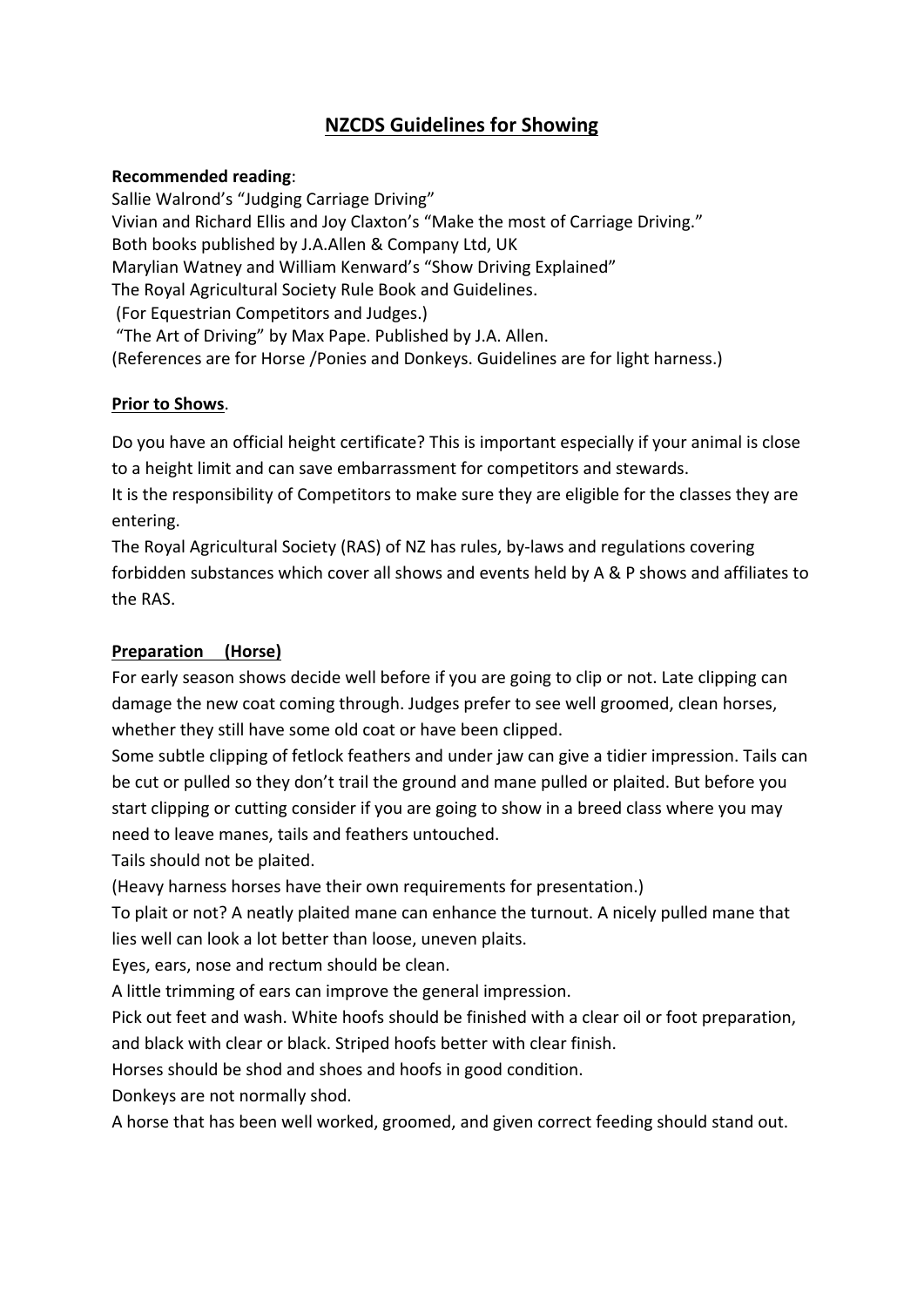### **Harness.**

Fit, soundness and cleanliness are a priority.

For shows a well kept, fitting, complete leather harness should place higher than a synthetic or mixed one …all things considered.

(This includes blinkers and breeching, and has brown reins or brown at the driver's end.) Are there cracks from neglect or dryness?

Saddle pads are not part of a show turnout class, but if you have synthetic harness you may need to use one…keep it as neat as possible.

Are there any dangling straps? All ends in keepers? Nothing twisted? It is surprising how often when you are lined up ready to be judged you notice something that has been overlooked in nervous haste.

The traces should go straight from the breast collar to the swingletree without interruption. Are the trace carriers long enough? If too short they could interfere with the way the horse is pulling and the weight of the vehicle could be taken on the rump.

Single turnouts, driven to a two wheeled vehicle, should have a sliding backband. Four wheeled vehicles with independent shafts must have a fixed backband.

Is the breast collar at the correct height so that it neither interferes with the horse's breathing nor action?

Is the breeching at the correct height for a rein back and not too long or too tight? If a breast collar is used traces should be attached to a swingletree, not a fixed hook.

Does the backband lie straight down the saddle? If it is in front (closer to horse's head)

traces are too short, if it lies behind the saddle the traces are too long.

Check that the throat lash and curb chain are not too tight

The cheek straps should pass through a loop in the noseband, not vice versa.

Are the blinkers in the correct position and noseband and brow band a good fit? The reins should not pass under the neck strap of a breast collar.

The saddle should sit approximately 10cms behind the wither, a little further back than a riding saddle.

The back strap should be reasonably tight and not lie flat along the horse's back. See that there is no tail hair caught in the crupper.

## **Finer points**

*At one time it was correct to carry " spares" (and still is overseas). These could contain leather hole punch, knife, hoof pick, spare trace, and other useful items. In most New Zealand turnout classes there could be a variety of vehicles with some, eg viceroys, having no suitable place to store spares, so this requirement is seldom asked for here, and could be unfair.* 

*The buckle (pin) holes should be dyed and not show as raw (undyed) leather colour, or synthetic material.*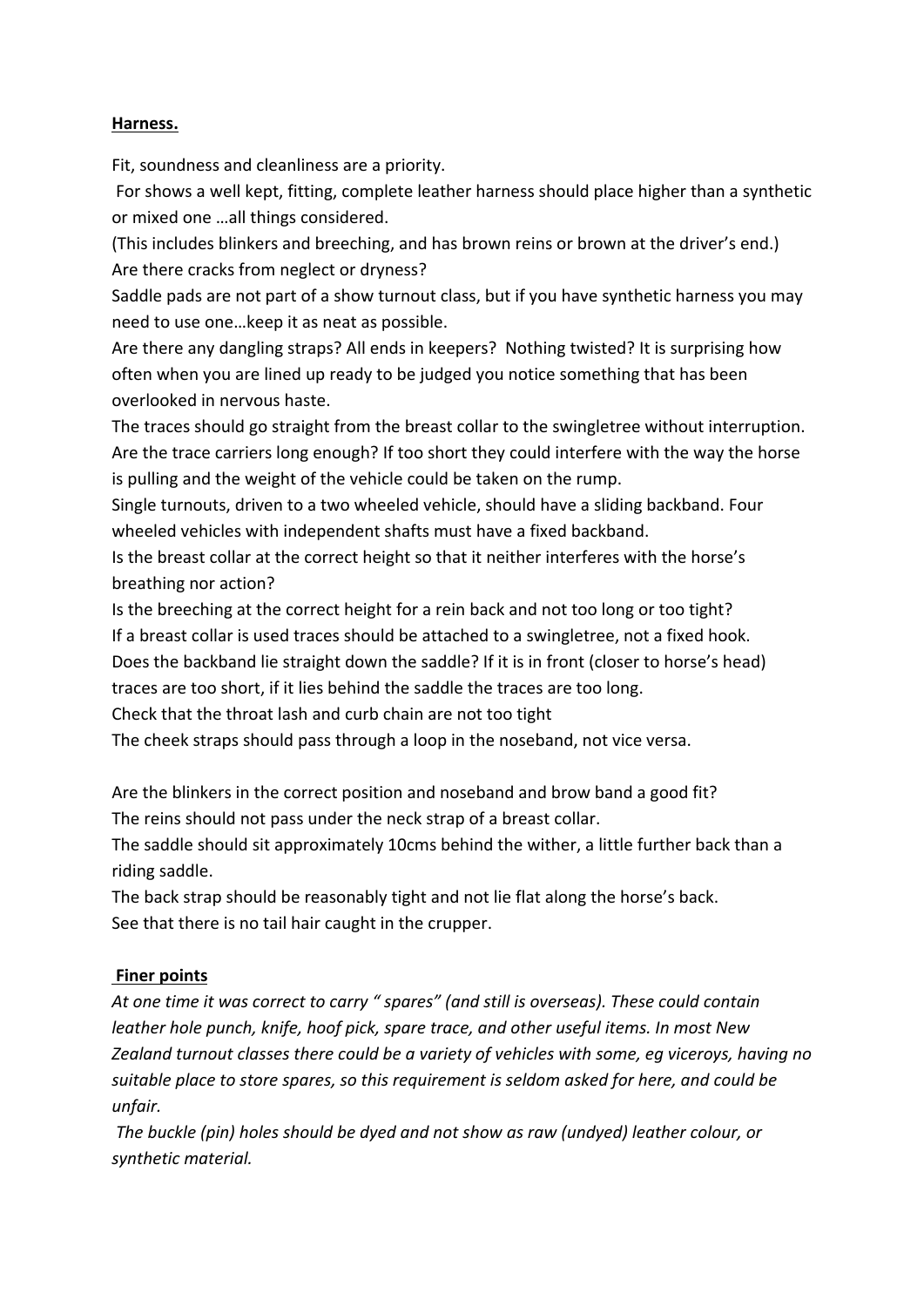*A Liverpool or similar driving bit is correct. The blinkers should be clear of the horse's eyes and should be at a height that the eye is approximately in the centre of the blinker. The buckle joining the reins should be attached to the "off" rein.*

### **Vehicle.**

As before cleanliness, soundness and fit are important. Some shows have separate classes for traditional and modern vehicles. Traditional classes may also include viceroys, (unless stated in schedule) as these four wheelers with pneumatic tyres have long been used for Hackneys and other breeds. Some shows have a separate class for viceroys. Vintage vehicles, if sound, and replicas of the same are ideal for showing. FEI marathon vehicles may present in a turnout class, but would have to be correct and, all things considered, should be at a disadvantage against well presented show vehicles. A vehicle should be properly balanced so it is neither too light nor too heavy at the shaft tip. The swingletree should be wide enough to keep the traces well clear of the hind legs. Seat should be high enough so that the driver's (whip's) reins are clear of the horse's rump.

The floor of the vehicle should be parallel to the ground.

Traces should follow the line, or be parallel to, the line of the shafts. Shafts should be at a slight angle, (the higher point at the shaft tip), when attached to the horse.

## **Finer point.**

*Traditional vehicles should have the chain to swingletree, if fitted, covered in leather. Overall impression.*

*Judges look for a balanced turnout that is pleasing to the eye. The animal and vehicle should suit each other. Driver and passenger should also be in proportion to the vehicle/horse. Horse, harness and driver's dress should be appropriate for the vehicle.*

*Metals used on harness should match and also match metal on the vehicle and lamps. For a show vehicle dress can be more formal and a holly whip and lamps would finish off a neat turnout.* 

*Lamps should suit the vehicle and be clean. Remember that the candle should have been lit at an earlier time, and matches should be in offside lamp. All whips should be long enough to reach the horse's shoulder.*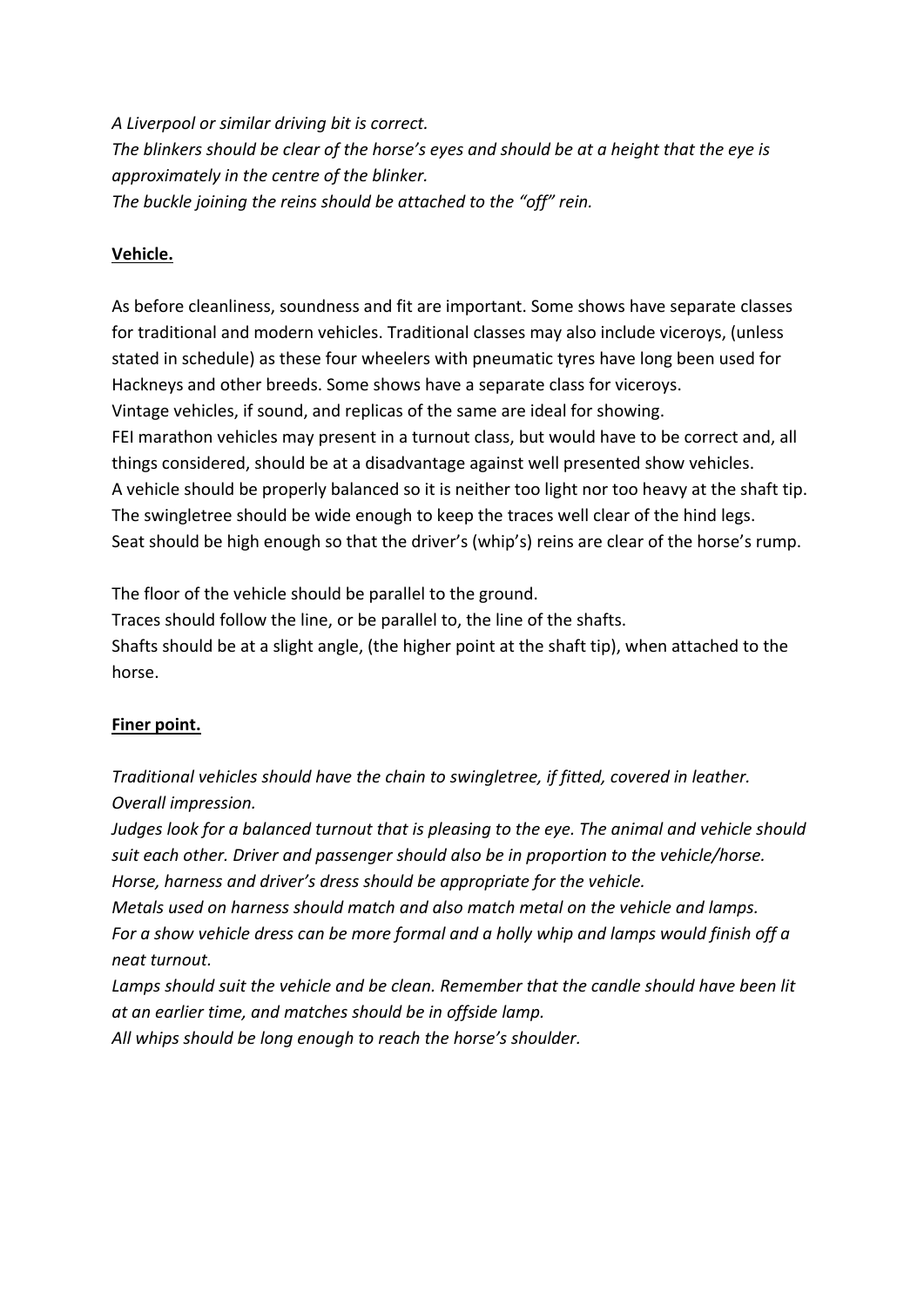### **Finer point.**

*Some of this may seem trivial. In most cases a judge will not have much trouble choosing their winners without worrying about details.*

### **Dress.**

For all turnouts a hat, whip, gloves and apron, (or rug) are essential. Aprons should be of suitable length. (When standing they should roughly be ankle length.) Brown leather gloves are traditional for gentleman and lady whips. A jacket should be worn. (If the weather is very hot or wet the judge may make allowances.) A small buttonhole finishes off a turnout but it is not essential and should not be worn by a groom. Usually on the right lapel for women and the left for gentlemen. All dress should be neat and tidy and compliment the turnout. Remember it is the horse that should be the showpiece.

#### **Gentlemen.**

It is correct for a gentleman to wear a top hat if he is driving a multiple turnout or a smart single to a gig, and a suit of grey, black or brown to suit the vehicle. For a less formal turnout a country style of hat or panama would be correct. Shoes should be black or brown and be non‐slip and flat. (Jodhpur boots acceptable.)

#### **Ladies.**

Dress should be tidy, practical and feminine. Flat shoes should be worn and not riding boots. Jacket and skirt, or trouser‐suit, are suitable to wear.

Loose scarves or clothing should be avoided.

Hats! This is up to the driver but should be firm enough to stay on and suit the turnout. Hair should be tidy.

#### **Grooms.**

Grooms must wear jacket, hat and gloves. Riding turnout is acceptable. Hair should be tidy.

#### **Finer points**

*To keep hair in place a hair net is desirable. Shorter aprons are generally for Trade Turnouts. They were once used for every day, not special outings, shows etc. Leather automobile gloves, with cut out backs, are not traditional. In wet weather string gloves are acceptable.*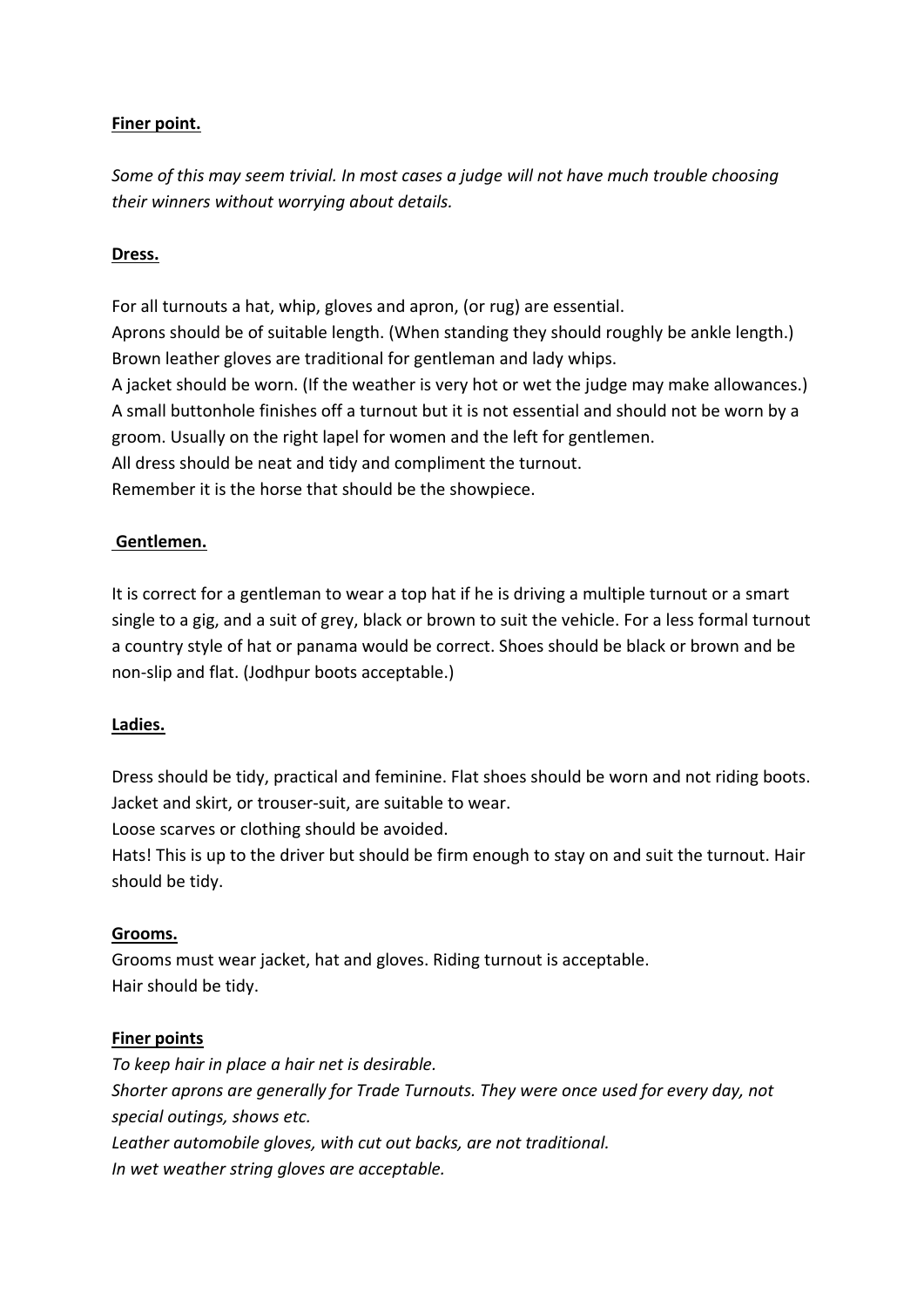*A passenger may dress more formally than a groom, and is not expected to go to the horse's head when lining up.*

*A small buttonhole can finish off a Whip's turnout but is not essential. It is incorrect for grooms to wear them.* 

*Passengers should wear a rug/apron but grooms do not.*

*For a butcher's Trade Turnout the apron has vertical stripes, and fishmonger horizontal stripes. (Trade Turnouts rarely seen in New Zealand) Period costume should only be worn for a Period Turnout class. (Rarely seen in NZ)*

### **Show Etiquette**

Drivers should be on time and not keep the steward and judge waiting.

It is usual to enter the ring on the left rein unless otherwise instructed.

While waiting in a lineup the less chatter the better.

Shows put your horse in a different situation to normal driving conditions so be aware and try to anticipate any problems before they happen.

It is a good idea to have a capable passenger when driving a green or nervous horse. Keep a reasonable distance away from other competitors and if you need to pass, do so carefully on the outside. (A driver with a young horse may like to keep well to the outside and this would be a time when careful passing on the inside would be acceptable.) Do not leave the horse unattended when tied up harnessed to a vehicle.

Shows often bring out more "go" in your horse, and extra hard feed could bring problems! Do not race around the ring, cracking whip or shouting. It will not impress the judge or other competitors.

Remember that both drivers and animals can have "off days" and accept this with good grace if placed down the line.

If your horse is misbehaving, and you feel it best to retire, report to the steward and indicate your intentions before leaving the ring.

Treat officials, stewards and judges as you would like to be treated yourself. Remember that many of these officials are not paid but are helping for the love of your sport.

It is etiquette for boys and men to remove their hats when the judge speaks to them or is tying a ribbon. Girls and women should merely nod their head in acknowledgement. It is etiquette for place getters to follow the winner when leaving the ring.

## **Judges**

Let the show committee know early if you are accepting the invitation to judge. Should circumstances change prior to the event, and it does happen, let the show secretary know as soon as possible so that another judge can be arranged.

Be early enough at the venue to talk to your steward, so he/she knows what you expect. Dress neatly. We expect it of competitors too.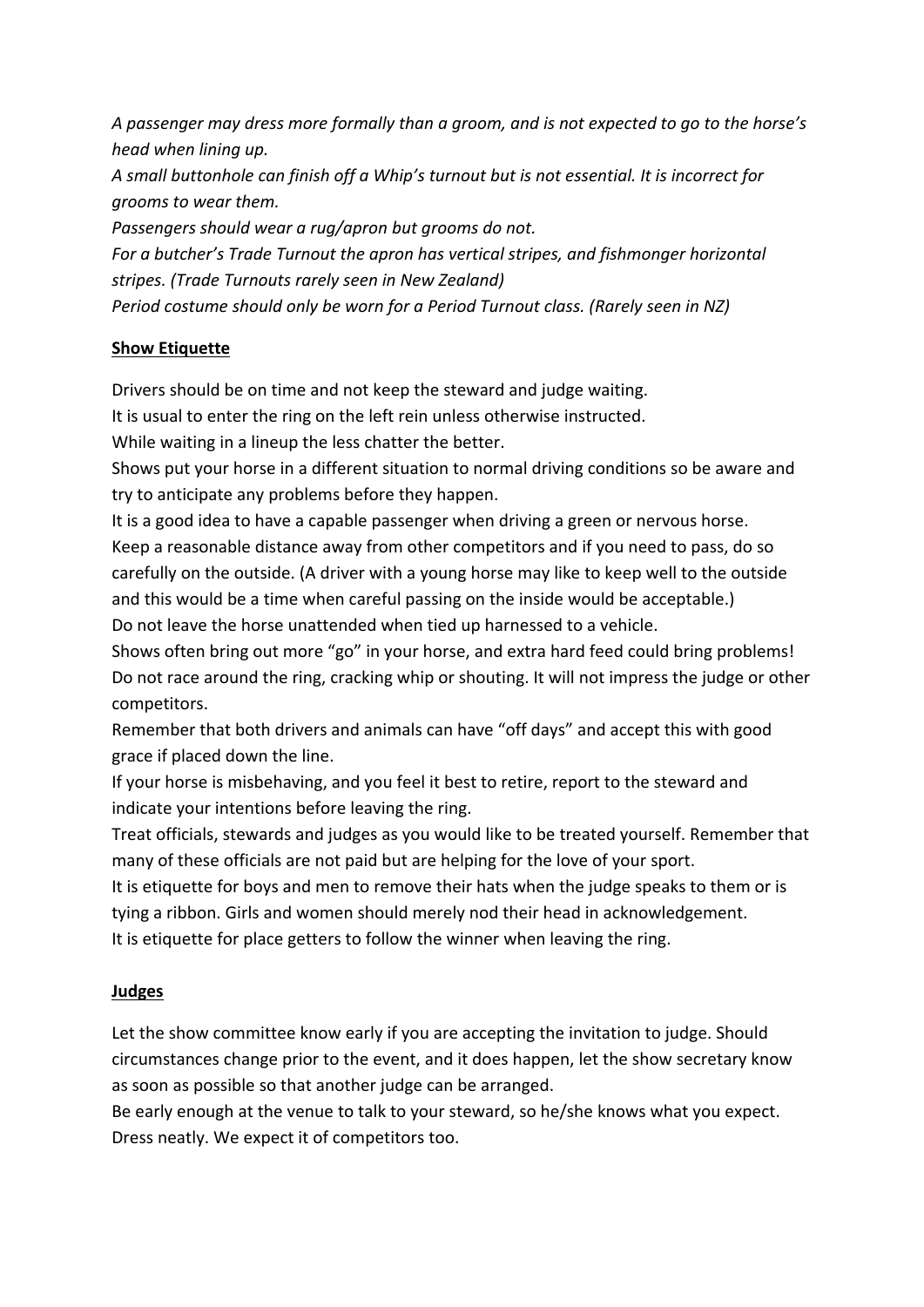Be confident. You should have been sent a schedule prior to the show and that will give you time to think about what you require for workouts.

Check movement as the horse moves away and comes towards you as well as on the circle. If classes are large do not waste time. Know what you want to see and give all competitors the same consideration.

If it is very wet or very hot you may allow drivers the choice to dress to suit the weather. If you decide that the standard is not sufficient to award a first, or other ribbons, explain to the competitor/s why.

The Champion on the day should be the one you really want. This is your choice and will please both you and that exhibitor. Your choice may not be popular with other competitors or even spectators, but yours is the decision on the day and from your position you can often see more than these other "judges".

### **Stewards.**

Arrive early.

Check the area to be used is safe and large enough for the entries.

Collect any clipboards etc from show secretary to write results.

Collect ribbons. See that refreshments will be available for the judge, yourself and any other helpers.

Talk over the schedule with the judge. You may be required to call changes of pace/direction.

Make sure your classes are running to time and drivers on time for their classes. Remember that all the competitors have paid an entry fee and if there is a disruptive horse/driver it should be removed from the ring so that other competitors have a reasonable chance to show their horses.

Do not try to influence the judge.

Make sure you know the classes eligible for championships.

## **Champion Award.**

The Royal Agricultural Society Rule Book and Guidelines states:

*"When judging of all the eligible classes has been completed, all the first place winners should return to the ring.*

*The judge should then select the Champion.* 

*(The horse or pony competing for Champion, Reserve Champion or Supreme Champion must be ridden, (in our case driven), by the person who qualified the horse or pony, or have dispensation from the chief steward to substitute the rider/driver.*

*Dispensation will only be granted in the event of illness or because the original rider/driver is competing in another ring.)*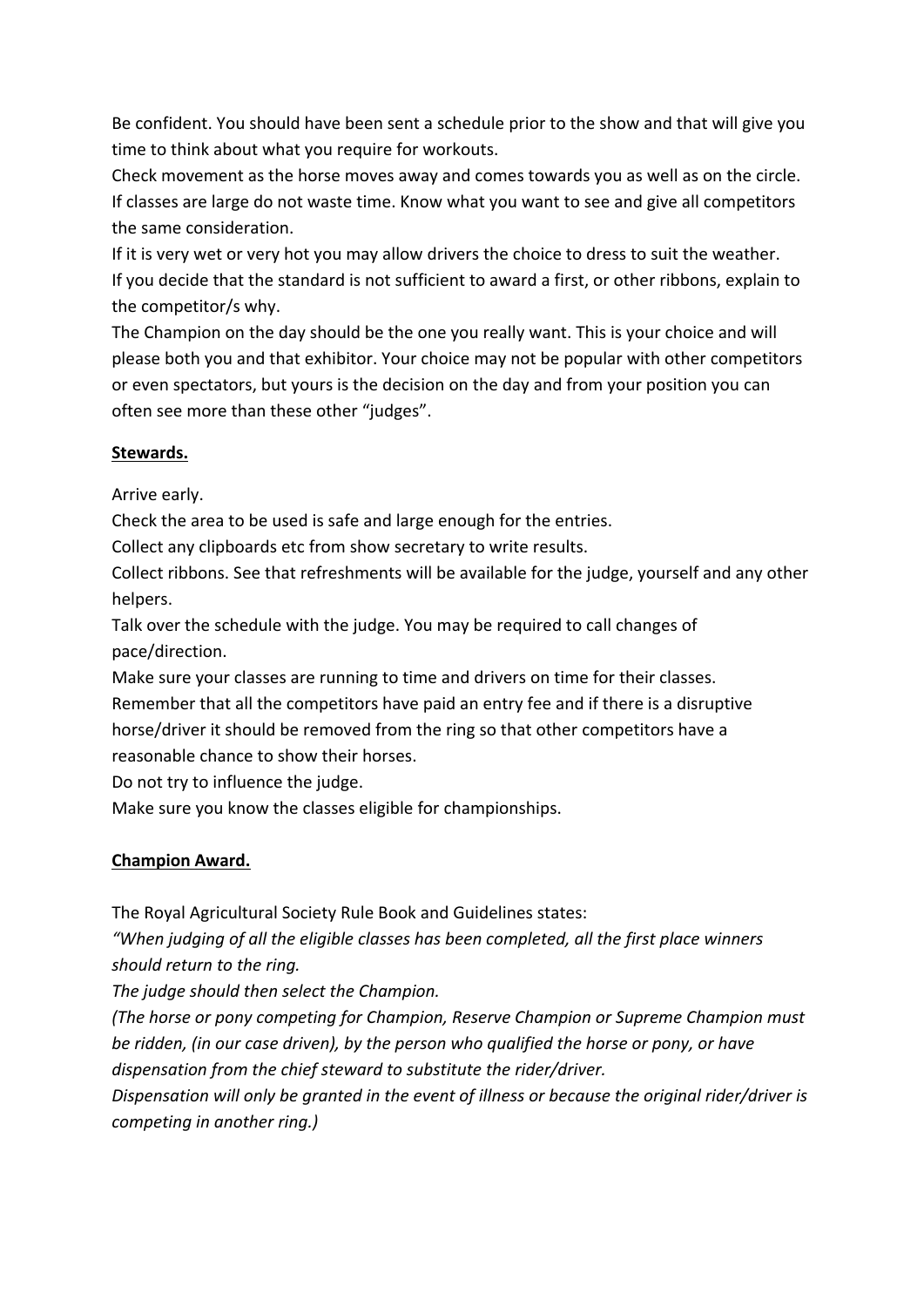### **Reserve Champion Award.**

*The steward should then call in the second place winner of the class, or classes, from which the champion has been selected, and place it in line with the first class winners. This horse must have the same consideration as the first place class winners and be judged equally for the title of reserve champion.*

*( Should a Champion or Reserve be disqualified, following a drug test, a judge may choose a third placing to cover this.)* 

### **Ideas For A Show Schedule**

Entry fee and prize money

Area To Be Used If Allocated

Judge If Arranged or TBA

A carriage horse/pony should be judged on performance, confirmation/quality and move with energy and presence

(These are suggestions only and classes could be combined or omitted)

It depends how many competitors you would normally expect where your class divisions are. The UK consistently has just one division at 138cm, and this gives a good spread of entries in both height sizes, (Up to and including 138cm and over 138 cm.), but it is up to the individual shows to decide. There is little satisfaction for driver, judge or spectators when there is just one competitor in a class.

- 1 Concours d'Elegance
- 2 Turnout
- 3 Open Hackney
- 4 Hackney Style & Action
- 5 Open Non Hackney Pony/Horse
- 6 Non‐Hackney Paced & Mannered
- 7 Novice Horse/Pony
- 8 Open, Novice and Junior Whip
- 9 Multiples
- 10 **Heavy Horse**
- 11 Donkey
- 12 Mule
- 13 Unity
- 14 Ride and Drive

#### **Special Classes**

- 1 Conformation
- 2 Individual Breed Classes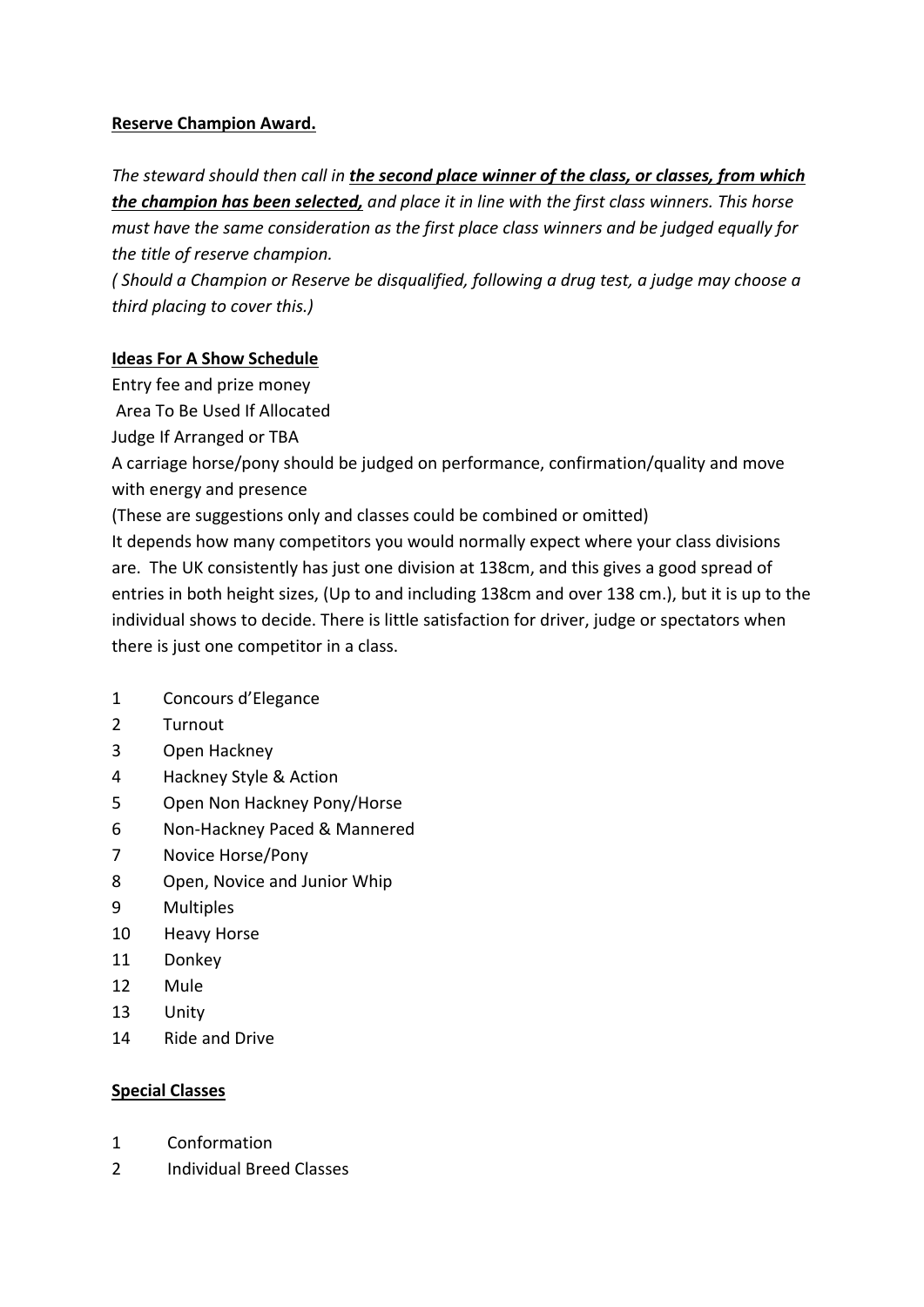- 3 Period Turnout
- 4 Trade
- 5 Pleasure Drive
- 6 Exercise Vehicle
- 7 Cones, Slalom etc

NB: It is usual to choose champion and reserve from performance classes, and not Concours d'Elegance, Turnout, Whip or Sports/Games classes.

Shows do not all use the same wording for classes in their schedules. As the horses first enter the ring a combination may catch the judge's eye, and he/she may think "That is a horse I want to see as my Champion or Reserve if it can maintain that way of going." So the judge will have to be sure that the horse is placed highly enough in Open Pony/ Horse class, Conformation, Paces and Manners, or Style and Action so that the combination will be considered later for the championship.

Although the winner of the Turnout class is not usually eligible for the championship a judge may expect a reasonable standard in their choice of champion. A well presented horse, with a good outline and way of going, does present a complete picture, and shows the attention to detail and care the competitor has taken.

## **Concours d'Elegance**

To be judged by an artist, photographer or dignitary who is to decide, on a drive‐past (trot) basis only, which turnout strikes them as the one they would most like to paint/photograph. Turnouts will not be expected to line up for close up inspection or give an individual performance.

Winners of this class are not eligible for the show championship. This is a special award class in itself.

## **Turnout class.**

The judge should pay particular attention to details of cleanliness, safety and fit. The turnout should also be seen at the walk and trot to ensure all the points of harness and vehicle are working well (eg balance of vehicle, length of traces etc)

The horse should be sound and in good condition.

Harness Combination and/or Open Pony/Horse

This class is usually judged on the performance and quality of the horse with consideration given to the overall appearance.

# **Open Pony/Horse (hackney and Non Hackney)**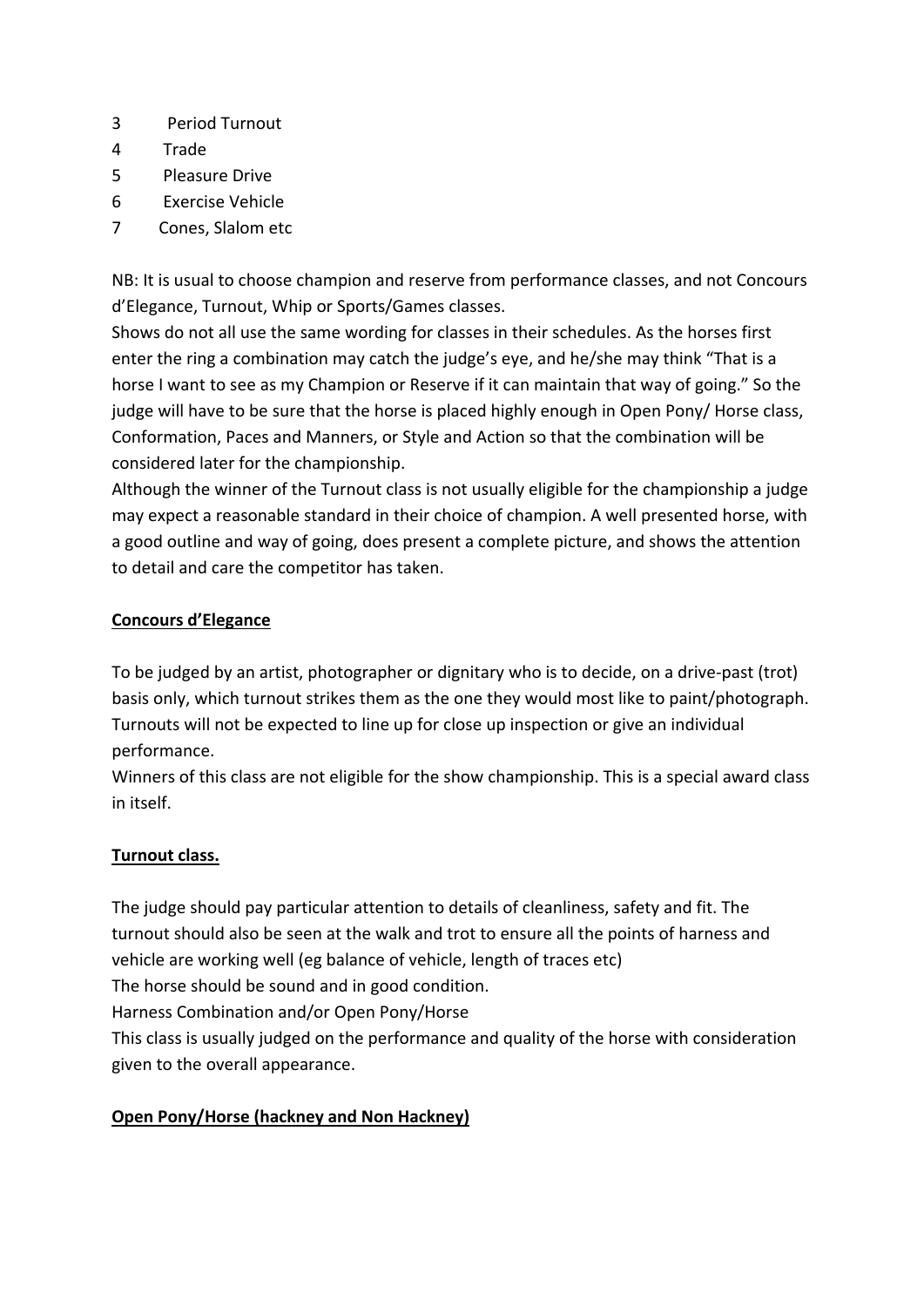This class is judged on the combined **performance and quality** of the horse with consideration given to overall appearance. Winners of this class go forward for judging of Champion.

#### **Hackneys**

Horses must be sound with straight, regular paces.

Hackneys must show elevation of the knee and hock with the ability to cover the ground in an attractive, light, well balanced fashion. They should be given a workout that enables them to show their paces to the best advantage.

A top rein/headcheck and tail set are permitted.

Frequently a well dressed groom is used at the head of an animal in a lineup. This is quite acceptable.

#### **Non‐Hackneys**

Horses must be sound and paces regular and straight.

They should be a pleasure to drive, well mannered and energetic without the use of any aids intended to make them imitate the Hackney.

The recommended workout is a circle on each rein at the trot, extension on a straight line, halt, reinback and a walk forward, all the time looking for balance, straightness and obedience.

Many shows do not have separate classes for Hackneys and Non‐ Hackneys. This should not be a problem for the judge as both should go with energy and obedience, showing manners and quality of conformation. A hackney should not place above a Non-Hackney if it is not giving a balanced attractive show and displays less quality than the other competitors.

#### **Style and Action.**

This is most often a hackney class to show the ability of the hackney to produce spectacular lift and extension. The action must be free with the legs raised and thrown forward to cover the ground, not just raised up at the back of the elbow. The horse must keep in good rhythm and be straight and true with little crossing or "dishing". To achieve this, hackneys may wear heavier shoes and pads. They may also wear tail sets and top reins. However no discomfort should be evident

#### **Paced and Mannered**.

This is usually a class for non-hackneys. The horse must show obedience to commands yet still show quality with good paces. A workout could include change of paces, reinback etc.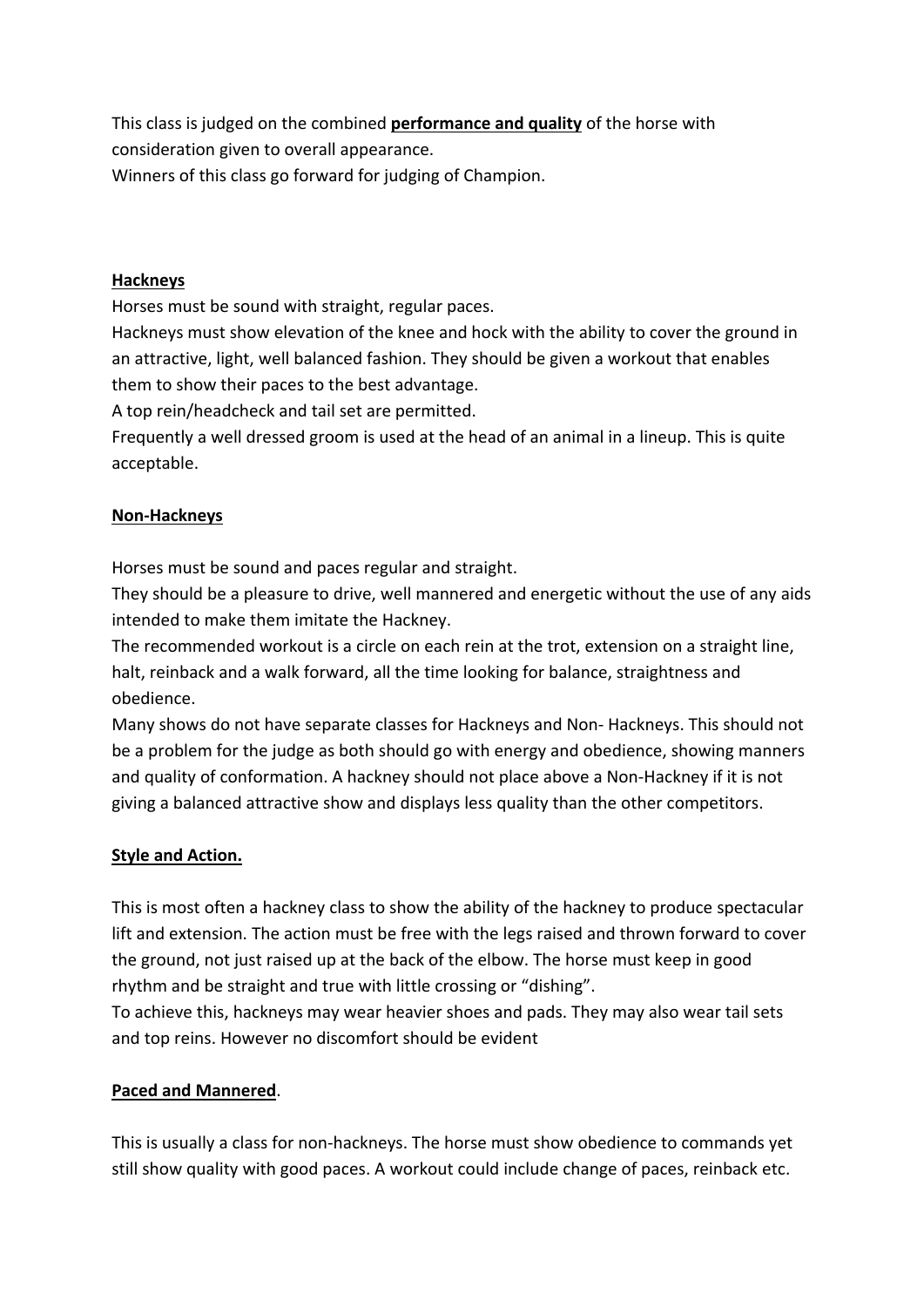### **Unity**

This class is often judged on points out of 100, with approximately:

- 30% Conformation/ Quality
- 30% Performance
- 10% Vehicle
- 10% Harness
- 10% Driver
- 10% Overall Impression.

A workout would be required. As the judging of individuals could take a little longer another judge might be appointed to this class with competitors presenting for judging when free from other scheduled classes.

### **Ride and Drive.**

This class is run in two parts. If the Driver is not going to ride then the Rider is usually groom/passenger on the vehicle.

If it is run at a show both parts should be presented as show exhibits and judged accordingly.

Drive. The performance and complete turnout of the horse, harness and vehicle and driver should be considered.

Ride. Riders would be expected to wear correct riding attire, and saddle and bridle (open riding bridle) to be clean, fit and in good condition.

(At a gymkhana, or sports day these standards may not be required.)

#### **Whip (Driver) Classes**

The judge will expect to see a tidy turnout with driver wearing gloves, hat and apron, or rug, and carrying a whip. (This is all traditional dress for a driver)

The driver should sit up and keep feet firmly on the floor/footboard.

Feet should not be tucked under the seat.

Hold the whip. If necessary …. use it. The whip is a useful tool to guide your horse.

If you are asked to do an individual test, listen to the directions and do only what was asked for.

If you are asked to 'show what your horse can do' …then do just that. Do not go on indefinitely.

You may be asked to do a movement with the reins in one hand. This would be an ideal time to use the "Aachenbach" method of rein handling. (Not described here as this would take too long. Check with experienced drivers. Information is available in various books including Max Pape's "The Art of Driving".)